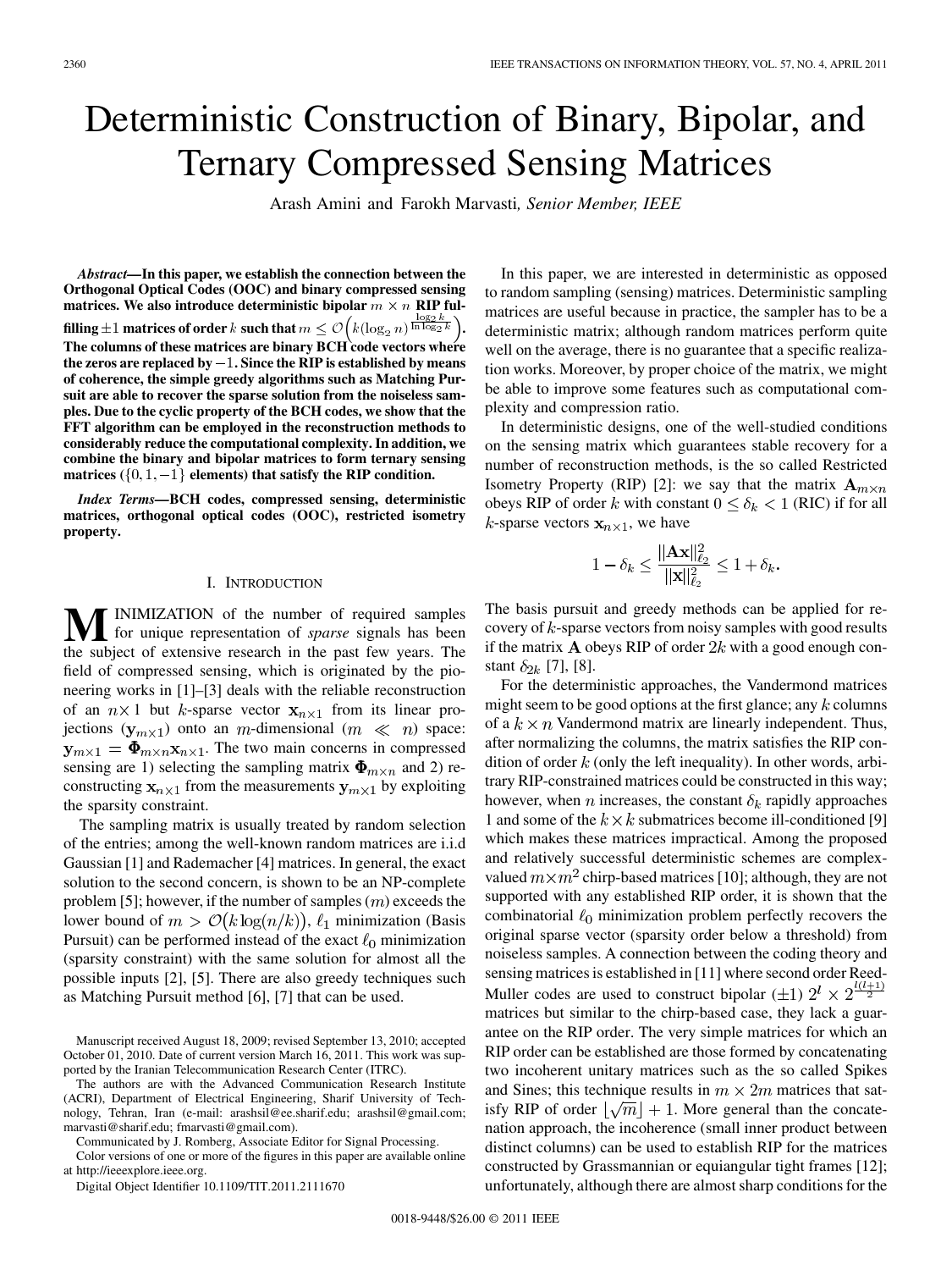existence of such matrices [13], their explicit construction is only known for  $m \times n$  matrices with  $\frac{n}{m} \leq 2$  [14]. Furthermore, no matter how small the required RIP order is, the parameter  $n$  is upper-bounded by  $\binom{m+1}{2}$  in these matrices; i.e., the increasing rate of  $n$  is at most quadratic with respect to  $m$ . Devore's binary  $p^2 \times p^{r+1}$  matrices are among the very few deterministic designs which provide RIP without restricting the growth of  $n$ to a quadratic function of  $m$ ; here,  $p$  should be a prime power and  $kr < p$  where k is the desired RIP order [15]. Another binary matrix construction with  $m = k2^{\mathcal{O}(\log \log n)^E}$  measurements  $(E > 1)$  is investigated in [16] which employs hash functions and extractor graphs. Recently, almost bound-achieving matrices have been proposed in [17] which, rather than the exact RIP, satisfy the statistical RIP (RIP inequalities hold with high probability if the support of the  $k$ -sparse vector is drawn uniformly at random from all the  $\binom{n}{k}$  possibilities).

Since the deterministic designs are mainly motivated by the capability of being implemented, practical aspects such as sensing and reconstructing procedures should be taken into account. For this reason, we focus on the matrices that are composed of  $0, \pm 1$ , i.e., the elements that facilitate the matrix multiplication (sensing). In addition, we design the matrices such that the simple greedy reconstruction methods (e.g., matching pursuit) can recover the sparse inputs from the compressed measurements. The main contributions of our paper are listed below:

- 1) We establish the connection between the optical codes and the binary sampling matrices. Using the results in the optical codes, we give a tight upper-bound on the number of columns in the binary sensing matrices and we show that the Devore's matrices are almost optimal.
- 2) Using the linear binary block codes (specifically, BCH codes) we introduce  $(2^l - 1) \times 2^{\mathcal{O}(2^l - 1)}$  bipolar  $(\pm 1)$ sensing matrices which obey the RIP of order  $k \leq 2^j + 1$  $(l > j)$ ; similar to Devore's design, the growth of n in these matrices is not restricted to a quadratic function of  $m$ . Although these matrices have almost the same asymptotic sizes as the Devore's design (for similar RIP orders), for practical cases, we observe that the bipolar matrices satisfy higher RIP orders (by means of coherence) for the similar values of  $m$  and  $n$ . In addition, since the bipolar design is based on the cyclic codes, the reconstruction algorithm can be expedited by exploiting the FFT algorithm.
- 3) By combining the binary and bipolar matrices, we generate ternary matrices with  $m = p^2$  and which satisfy RIP of order  $k < \frac{p}{r}$ , where p is a Mersenne prime. Note that the order of  $n$  is slightly greater than that of the Devore's design and as we show, Devore's design is nearly optimal in binary schemes. Hence, to the best of our knowledge, the introduced ternary matrices have the largest order of  $n$ for the same value of  $m$  among the deterministic designs which guarantee the RIP of order  $k$ .

The rest of the paper is organized as follows: binary sampling matrices including the OOC codes and the discussion about the optimality of the Devore's design are discussed in the next section. In Section III, the construction of bipolar matrices using

block codes is studied. We combine the binary and bipolar matrices in Section IV to form ternary matrices and we present the recovery methods to obtain the sparse signal from the measurements in Section V. Section VI represents the numerical simulations and finally, Section VII concludes the paper.

#### II. BINARY SAMPLING MATRICES

In this section, we first introduce the approach for producing RIP-fulfilling matrices. The approach is similar to [15] and is not restricted to the binary matrices.

Let  $A_{m \times n}$  be a real matrix with normalized columns such that the absolute value of the inner product of each two columns does not exceed  $\lambda$ . Let  $\mathbf{B}_{m \times k}$  be any matrix composed of k distinct columns of **A** and define the Grammian matrix  $G_{k \times k} = B^T B$ . Since the columns of  $B$  are normal, the diagonal elements of G are all equal to 1; moreover, the absolute values of the nondiagonal elements of G do not exceed  $\lambda$ . Therefore, we have

$$
\forall 1 \le i \le k : \sum_{j \, , \, j \neq i} |g_{i,j}| \le \lambda (k-1). \tag{1}
$$

From the Gershgorin circle theorem, we know that the eigenvalues of G lie in the interval  $[1 - \lambda(k-1), 1 + \lambda(k-1)];$ thus, if k is small enough such that  $\delta_k = \lambda(k - 1) < 1$ , the matrix  $\mathbf{A}_{m \times n}$  satisfies RIP of order k with the constant  $\delta_k$ . In other words, in order to construct a sampling matrix for compressed sensing, we introduce  $m \times n$  matrices for which we have  $\lambda < \frac{1}{k-1}$ .

Binary sampling matrices are RIP-fulfilling matrices with 0, 1 elements prior to column normalization. A subset of such matrices was previously studied in the field of Optical Code Division Multiple Access (OCDMA) with the name of OOC [18]; since in the optical communication only positive values can be transmitted, each user is assigned a binary vector (signature) with a fixed weight (number of 1's) where the inner product of different vectors are small compared to the weight (in contrast to what OOC stands for, the signatures are not orthogonal). A useful upper bound (not necessarily achievable) for the maximum number of such binary vectors is given in [19]: if  $R(m, w, \lambda)$  stands for the maximum number of  $m \times 1$  binary vectors with weight  $w$  such that the inner product of each two does not exceed  $\lambda$  ( $\lambda \in \mathbb{Z}$ ), we have

$$
R(m, w, \lambda) \le \left\lfloor \frac{m}{w} \left\lfloor \frac{m-1}{w-1} \left\lfloor \frac{m-\lambda}{w-\lambda} \right\rfloor \dots \right\rfloor \right\rfloor \tag{2}
$$

where  $|x|$  represents the largest integer not greater than x. Although the small value of the inner product of the signatures is the main key for proper detection of the communicated message in a multi-access scenario, in asynchronous cases, the circular cross correlation (inner product of a signature with the circularly shifted versions of another) and autocorrelation (inner product of a signature with its circularly shifted versions) are as important. Therefore, instead of a simple  $\lambda$ , two parameters are involved:  $\lambda_a$  denotes the maximum value of the circular auto-correlation among all the code vectors when at least one and at most  $m-1$  units of shift are applied and  $\lambda_c$  denotes the maximum value of the circular cross-correlation among all the pairs. The OOC vectors are characterized by  $(m, w, \lambda_a, \lambda_c);$ nonetheless, it is possible that the two correlation parameters are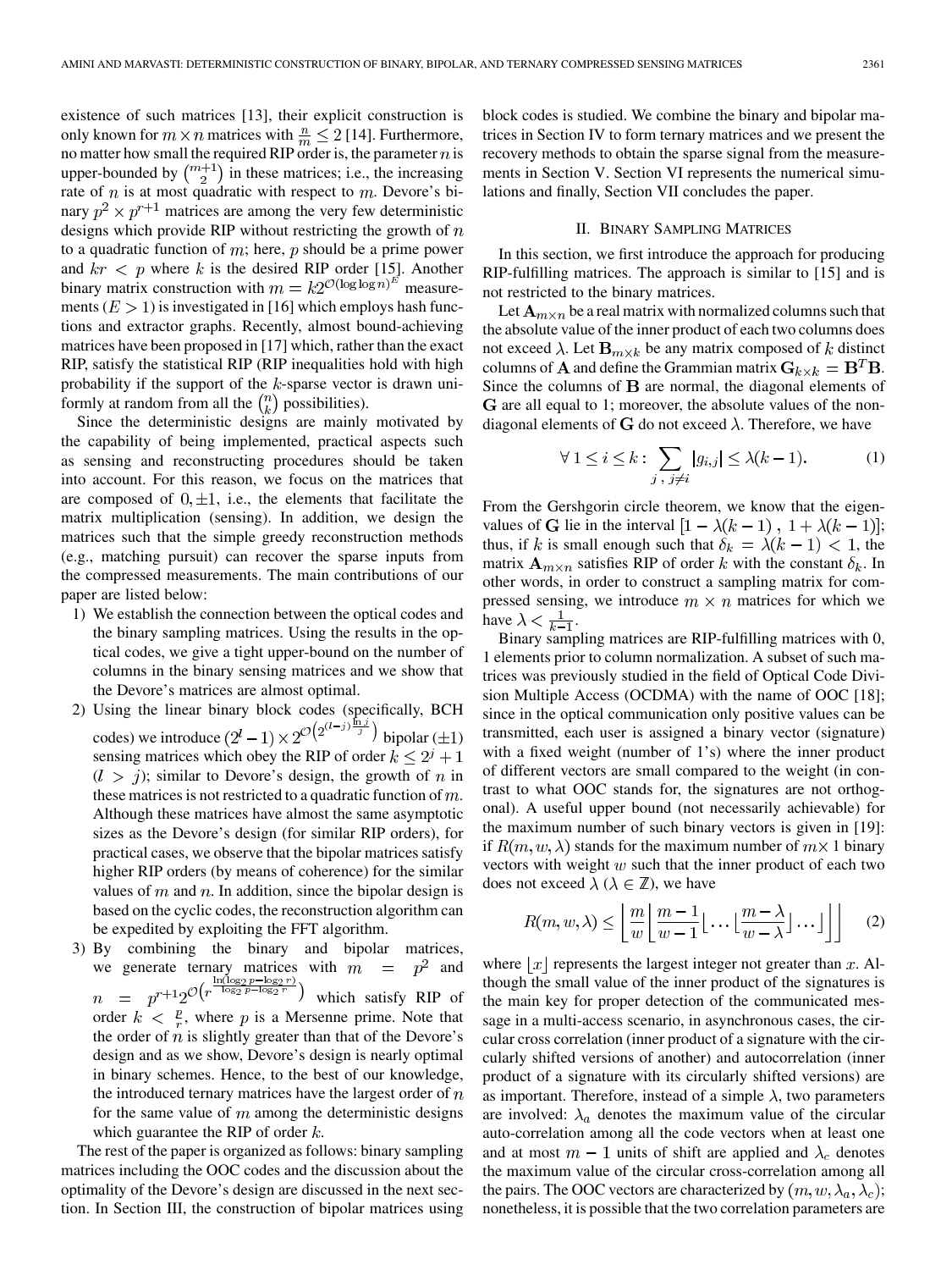equal  $(\lambda_a = \lambda_c = \lambda)$ , in this case, the OOC is referred to as a  $(m, w, \lambda)$ -code.

Now let  $A$  be a set of OOC vectors of size  $m$  with weight  $w$ and the correlation parameters  $\lambda_a = \lambda_c = \lambda$ ; we also include all the possible circularly shifted versions of the codes in  $A$ . According to the definition of OOC's, the inner product of each pair in  $A$  is upper bounded by  $\lambda$ . We construct the matrix  $\mathbf{A}_{m \times n}$ by the normalized versions of the column vectors in  $A$  where  $n = |\mathcal{A}|$  (the order of the columns is unimportant). With respect to the upper bound on the inner product of the vectors in  $A$ , it is easy to verify that the matrix **A** satisfies RIP of order  $k < 1 + \frac{w}{\lambda}$ . Below we will only discuss one of the OOC designs using Galois fields [20]:

Let  $q = 16^a$  where  $a \in \mathbb{N}$  and let  $\mathbb{F} = GF(q)$  with the primitive root  $\alpha$ . It is clear that  $5|q-1$  which confirms the existence of an integer d such that  $q = 5d + 1$ . Define

$$
\mathcal{D}_i = \{ \alpha^{d+i}, \alpha^{2d+i}, \dots, \alpha^{5d+i} \}, \ \ 0 \le i \le d - 1. \tag{3}
$$

Since the number of 1's are usually far less than that of  $0's$ , it is common to represent the OOC vectors by their nonzero locations. For the above design, the length of the codes is equal to  $q - 1$  ( $m = 16<sup>a</sup> - 1$ ) and the nonzero locations of each code vector is given in  $\{\mathcal{C}_i\}_{i=1}^{d-1}$ 

$$
\mathcal{C}_i = \log_{\alpha}(\mathcal{D}_i - 1) \;\; , \;\; 1 \leq i \leq d-1. \eqno(4)
$$

Note that  $1 \in \mathcal{D}_0$  and  $\mathcal{D}_0$  is not used for code construction. It is shown in [20] that the above method produces  $\frac{16^{a}-6}{5}$  OOC vectors with the characteristic  $(16^a - 1, 5, 2)$ . Since in the construction of the sampling matrix for compressed sensing we include the circular shifts of the OOC vectors, we obtain a matrix with the size  $(16^a - 1) \times n$  where  $n \leq \frac{(16^a - 1)(16^a - 6)}{5}$ for the RIP order of  $k = 1 + \lfloor \frac{5}{2} \rfloor = 3$  and the constant  $\delta_3 = 1 - \frac{5-2*(k-1)}{5} = 0.8$ . In [20], by employing the same approach, other  $(n, w, 2)$  OOC vectors with larger  $w$ 's (larger  $k$ 's in our case) are introduced which are claimed to be optimal considering the Johnson's inequality (2).

A matrix design independent of OOC codes is given in [15] that constructs  $p^2 \times p^{r+1}$  binary matrices with the column weight of  $p$  (prior to normalization) such that the inner product of each two columns does not exceed  $r \left( \frac{r}{n} \right)$  after normalization). Here  $p$  is a power of a prime integer; the matrix construction is based on polynomials in  $GF(p)$ . Although the introduced matrices do not achieve the bound predicted by the theory of random compressed sensing, using (2), we show that these structures are asymptotically optimal when  $\frac{p}{r^2} \to \infty$ 

$$
\lim_{\frac{p}{2}\to\infty} \frac{p^{r+1}}{R(p^2, p, r)} \ge \lim_{\frac{p}{r^2}\to\infty} \prod_{i=0}^r \frac{p(p-i)}{p^2 - i}
$$
\n
$$
\ge \lim_{\frac{p}{r^2}\to\infty} \left(\frac{p(p-r)}{p^2 - r}\right)^{r+1}
$$
\n
$$
\ge \lim_{\frac{p}{r^2}\to\infty} \left(1 - \frac{r}{p}\right)^{r+1}
$$
\n
$$
= \lim_{\frac{p}{r^2}\to\infty} \left(\left(1 - \frac{r}{p}\right)^{-\frac{p}{r}}\right)^{-\frac{r(r+1)}{p}}
$$
\n
$$
\ge \lim_{\frac{p}{r^2}\to\infty} e^{-\frac{r(r+1)}{p}} = e^0 = 1.
$$
\n(5)

Besides, using (2), it can be shown that binary matrices are in general unable to reach the predicted compressed sensing bound unless  $w = \mathcal{O}(m)$ .

#### III. BIPOLAR MATRICES VIA LINEAR CODES

In this section, we will describe the connection between the sampling matrix and coding theory.<sup>1</sup> Since the parameters  $k, n$ are used in both compressed sensing and coding field, we distinguish the two by using the notation for coding parameters; e.g.,  $\tilde{n}$  refers to the code length while  $n$  denotes the number of columns of the sampling matrix.

Let  $\mathcal C(\tilde n, \tilde k; 2)$  be a linear binary block code and  $\mathbf 1_{\tilde n \times 1}$  be the all 1 vector. We say C is 'symmetric' if  $1_{\tilde{n}\times 1} \in \mathcal{C}$ . For symmetric codes, if  $a_{\tilde{n} \times 1}$  is a code vector, due to the linearity of the code, the complement of  $a_{n\times 1}$  defined as  $a_{\tilde{n}\times 1}\oplus 1_{\tilde{n}\times 1}$ , is also a valid code vector; therefore, code vectors consist of complement couples.

*Theorem 1:* Let  $\mathcal C(\tilde{n}, \tilde{k}; 2)$  be a symmetric code with the minimum distance  $\tilde{d}_{min}$  and let  $\tilde{A}_{\tilde{n} \times 2^{\tilde{k}-1}}$  be the matrix composed of code vectors as its columns such that from each complement couple, exactly one is selected. Define

$$
\mathbf{A}_{\tilde{n}\times 2^{\tilde{k}-1}} \triangleq \frac{1}{\sqrt{\tilde{n}}} \Big( 2\tilde{\mathbf{A}}_{\tilde{n}\times 2^{\tilde{k}-1}} - (1)_{\tilde{n}\times 2^{\tilde{k}-1}} \Big). \tag{6}
$$

Then, A satisfies the RIP with the constant  $\delta_k = (k-1)(1$ for  $k < \frac{n}{a}$   $\frac{n}{2}$  + 1 (k is the RIP order).

*Proof:* First note that the columns of **A** are normal. In fact, is the same matrix as  $A$  where zeros are replaced by  $-1$  (bipolar representation); hence, the absolute value of each element of **A** is equal to  $\frac{1}{\sqrt{\pi}}$  which reveals that the columns are normal.

To prove the RIP, we use a similar approach to that of [15]; we show that for each two columns of  $A$ , the absolute value of their inner product is less than  $\frac{n-2d_{min}}{\tilde{n}}$ . Let  $\mathbf{a}_{\tilde{n}\times 1}$ ,  $\mathbf{b}_{\tilde{n}\times 1}$  be two distinct columns of **A** and  $\tilde{\mathbf{a}}_{\tilde{n}\times 1}$ ,  $\tilde{\mathbf{b}}_{\tilde{n}\times 1}$  be their corresponding columns in  $A$ . If  $\tilde{a}$  and  $b$  differ at  $l$  positions, we have

$$
\langle \mathbf{a}, \mathbf{b} \rangle = \frac{1}{\tilde{n}} \Big( 1 \times (\tilde{n} - l) + (-1) \times l \Big) = \frac{\tilde{n} - 2l}{\tilde{n}}. \tag{7}
$$

Moreover,  $\tilde{b}$  and  $\tilde{a} \oplus 1_{\tilde{n} \times 1}$  (complement of  $\tilde{a}$ ) differ at  $\tilde{n} - l$ positions and since all the three vectors  $\{\tilde{\mathbf{a}}, \tilde{\mathbf{a}} \oplus \mathbf{1}_{\tilde{n} \times 1}, \tilde{\mathbf{b}}\}$  are different code words (from each complement couple, exactly one is chosen, and thus,  $\mathbf{b} \neq \tilde{\mathbf{a}} \oplus \mathbf{1}_{\tilde{n} \times 1}$ , both l and  $\tilde{n} - l$  should be greater than or equal to  $d_{min}$ , i.e.,

$$
\begin{cases}\n l \ge \tilde{d}_{min} \\
\tilde{n} - l \ge \tilde{d}_{min}\n\end{cases} \Rightarrow \tilde{d}_{min} \le l \le \tilde{n} - \tilde{d}_{min} \\
\Rightarrow |\tilde{n} - 2l| \le \tilde{n} - 2\tilde{d}_{min}.\n\tag{8}
$$

Note that  $0_{\tilde{n}\times 1}, 1_{\tilde{n}\times 1} \in \mathcal{C}$  and for each code vector  $\tilde{a}$ , either  $d(\mathbf{0}_{\tilde{n}\times 1}, \tilde{\mathbf{a}})$  or  $d(\mathbf{1}_{\tilde{n}\times 1}, \tilde{\mathbf{a}})$  cannot exceed  $\frac{\tilde{n}}{2}$ ; therefore,  $\tilde{n}$  –  $2d_{min} \geq 0$ . Combining (7) and (8), we have

$$
|\langle \mathbf{a}, \mathbf{b} \rangle| \le \frac{\tilde{n} - 2\tilde{d}_{min}}{\tilde{n}} \tag{9}
$$

<sup>1</sup>At the time of submitting this paper, we realized that the same connection is recently established in "On Random Construction of a Bipolar Sensing Matrix with Compact Representation," IEEE Information Theory Workshop 2009 by T. Wadayama. However, our work has been carried out independently and concurrently and we focus on the deterministic design of the codes rather than the probabilistic structure.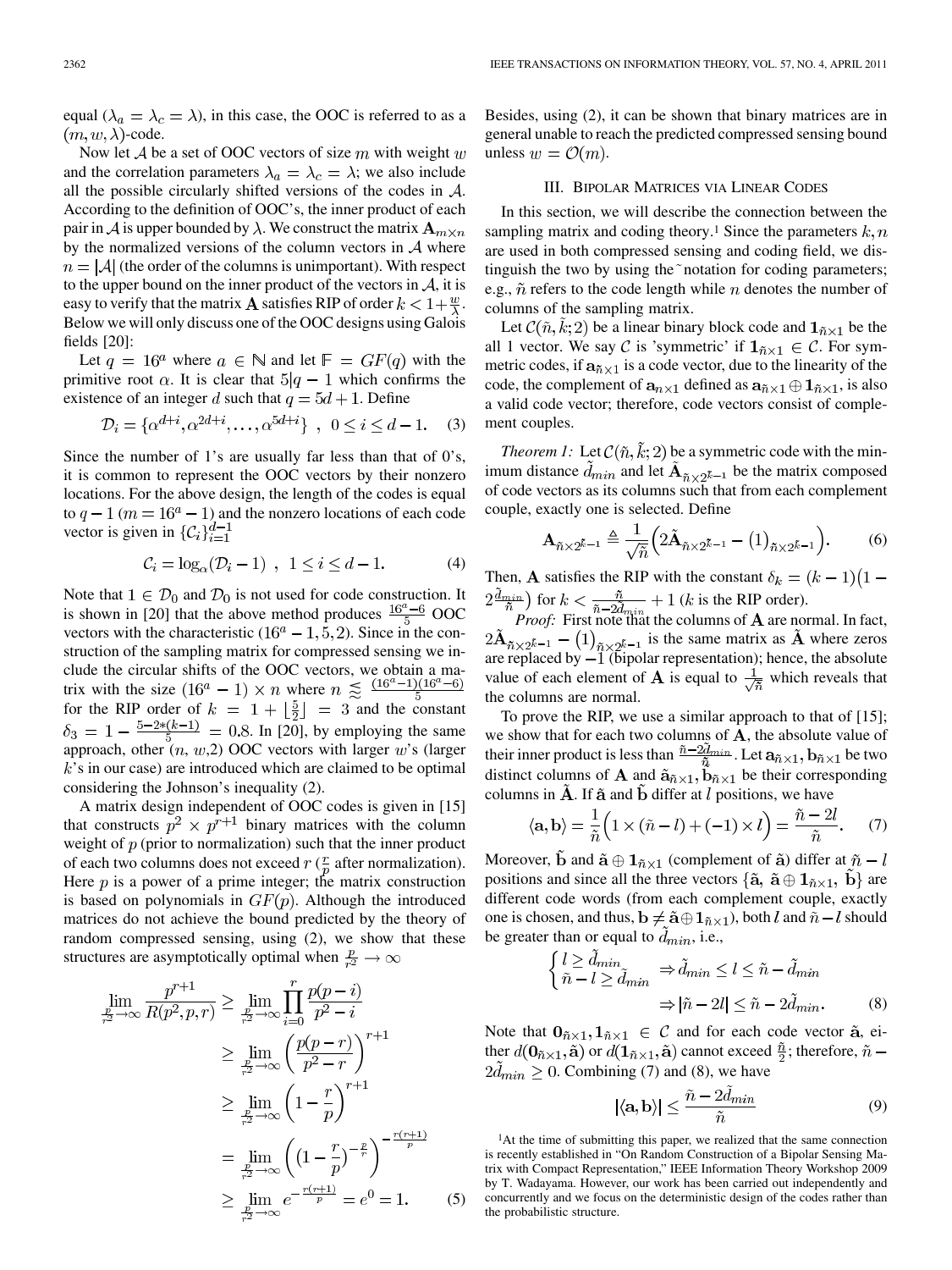which proves the claim on the inner product of the columns of **A**. This result together with Gershgorin circle theorem discussed in the previous section, proves the theorem

The above theorem is useful only when  $\hat{d}_{min}$  is close to  $\frac{\hat{n}}{2}$ (denominator for the upper bound of  $k$ ), which is not the case for the common binary codes. In fact, in communication systems, parity bits are inserted to protect the main data payload, i.e., k bits of data are followed by  $\tilde{n} - k$  parity bits. In this case, we have  $\tilde{d}_{min} \leq \tilde{n} - \tilde{k} + 1$ ; thus, to have  $\tilde{d}_{min} \approx \frac{\tilde{n}}{2}$ , the number of parity bits should have the same order as the data payload which is impractical. In the next section, we show how these types of codes can be designed using the well-known BCH codes.2

## *A. BCH Codes With Large*

Since the focus in this section is on the design of BCH codes with large minimum distances, we first briefly review the BCH structure.

BCH codes are a class of cyclic binary codes with  $\tilde{n} = 2^{\tilde{m}} - 1$  which are produced by a generating polynomial  $g(x) \in GF(2)[x]$  such that  $g(x)|x^{2^{m}-1} + 1$  [21]. According to a result in Galois theory, we know

$$
x^{2^{m}-1} + 1 = \prod_{\substack{r \in GF(2^{m}) \\ r \neq 0}} (x - r).
$$
 (10)

Hence, the BCH generating polynomial can be decomposed into the product of linear factors in  $GF(2^{\tilde{m}})[x]$ . Let  $\alpha \in GF(2^{\tilde{m}})$  be a primitive root of the field and let  $\alpha^{i}$  be one of the roots of  $q(x)$ . Since  $g(x) \in GF(2)[x]$ , all conjugate elements of  $\alpha^i$  (with respect to  $GF(2)$  are also roots of  $q(x)$ . Again using the results in Galois theory, we know that these conjugates are different elements of the set  $\{\alpha^{i2^j}\}_{j=0}^{m-1}$ . In addition, since  $\alpha^{2^m-1} = 1$ ,  $i_1 \equiv i_2 \pmod{2^{\tilde{m}} - 1}$  implies  $\alpha^{i_1} = \alpha^{i_2}$ , it reveals the circular behavior of the exponents.

The main advantage of the BCH codes compared to other cyclic codes is their guaranteed lower bound on the minimum distance [21]: if  $\alpha^{i_1}, \ldots, \alpha^{i_d}$  are different roots of  $g(x)$  (not necessarily all the roots) such that  $i_1, \ldots, i_d$  form an arithmetic progression, then  $d_{min} \ge d + 1$ .

Now we get back to our code design approach. We construct the desired code generating polynomials by investigating their parity check polynomial which is defined as

$$
h(x) \triangleq \frac{x^{2^m - 1} + 1}{g(x)}.\tag{11}
$$

In other words, each field element is the root of exactly one of the  $q(x)$  and  $h(x)$ . We construct  $h(x)$  by introducing its roots. Let  $l < \tilde{m} - 1$  be an integer and define

$$
\mathcal{G}_{\tilde{m}}^{(l)} = \{ \alpha^0, \alpha^1, \dots, \alpha^{2^{\tilde{m}-1}+2^l-1} \}.
$$
 (12)

2BCH codes are considered due to the existence of a deterministic lower bound on their minimum distance. Although there exists a similar bound for Reed-Muller codes, they can only produce sampling matrices with small RIP order  $(k)$ , due to their small minimum distance compared to the block size.

Note that the definition of  $\mathcal{G}_{\tilde{m}}^{(t)}$  depends on the choice of the primitive element ( $\alpha$ ). We further define  $\mathcal{H}_{\tilde{m}}^{(t)}$  as the subset of  $\mathcal{G}_{\tilde{m}}^{(l)}$  which is closed with respect to the conjugate operation

$$
\mathcal{H}_{\tilde{m}}^{(l)} \triangleq \{r \in \mathcal{G}_{\tilde{m}}^{(l)} \mid \forall j \in \mathbb{N} : r^{2^j} \in \mathcal{G}_{\tilde{m}}^{(l)}\}.
$$
 (13)

The above definition shows that if  $r \in \mathcal{H}_{\tilde{m}}^{(l)}$  then its conjugate  $r^{2^j}$  is also in  $\mathcal{H}_{\tilde{m}}^{(l)}$ . Now let us define  $h(x)$ 

$$
h(x) = \prod_{r \in \mathcal{H}_{\mathcal{D}_s}^{(l)}} (x - r).
$$
 (14)

As discussed before, if r is a root of  $h(x)$ , all its conjugates are also roots of  $h(x)$ ; therefore,  $h(x) \in GF(2)[x]$ , which is a required condition. Also

$$
1 = \alpha^0 \in \mathcal{G}_{\tilde{m}}^{(l)} \Rightarrow 1 \in \mathcal{H}_{\tilde{m}}^{(l)}
$$
  

$$
\Rightarrow (1+x)|h(x)
$$
 (15)

which means that the all one vector is a valid code word

$$
c = [\underbrace{1, \dots, 1}_{2^{\tilde{m}} - 1}]^T
$$
  
\n
$$
\Rightarrow c(x) = 1 + x + \dots + x^{2^{\tilde{m}} - 2} = \frac{x^{2^{\tilde{m}} - 1} + 1}{x + 1}
$$
  
\n
$$
\Rightarrow x^{2^{\tilde{m}} - 1} + 1 | (x^{2^{\tilde{m}} - 1} + 1) \frac{h(x)}{1 + x} = c(x)h(x). \quad (16)
$$

Hence, the code generated by  $g(x) = \frac{x^{\alpha}+1}{b(x)}$  is a symmetric code and fulfills the requirement of Theorem 1. For the minimum distance of the code, note that the roots of  $h(x)$  form a subset of  $\mathcal{G}_{\tilde{m}}^{(t)}$ ; thus, all the elements in  $GF(2^{\tilde{m}})\backslash \mathcal{G}_{\tilde{m}}^{(t)}$  are the roots of  $g(x)$ 

$$
\forall 2^{\tilde{m}-1} + 2^{l} \le j \le 2^{\tilde{m}} - 2 : g(\alpha^{j}) = 0.
$$
 (17)

Consequently, there exists an arithmetic progression of length  $2^{\tilde{m}-1} - 2^l - 1$  among the powers of  $\alpha$  in the roots of  $g(x)$ . As a result

$$
\tilde{d}_{min} \ge (2^{\tilde{m}-1} - 2^l - 1) + 1 = 2^{\tilde{m}-1} - 2^l. \tag{18}
$$

In coding theory, it is usual to look for a code with maximum  $\tilde{d}_{min}$  given  $\tilde{n}, \tilde{k}$ . Here, we have designed a code with good  $d_{min}$ for a given  $\tilde{n}$  but with unknown k

$$
\tilde{n} = k + deg(g(x))
$$
  
\n
$$
\Rightarrow \tilde{k} = \tilde{n} - deg(g(x))
$$
  
\n
$$
= (deg(g(x)) + deg(h(x))) - deg(g(x))
$$
  
\n
$$
= deg(h(x)) = |\mathcal{H}_{\tilde{m}}^{(l)}|.
$$
\n(19)

The following theorem reveals how  $|\mathcal{H}_{\tilde{m}}^{(l)}|$  should be calculated.

*Theorem 2:* With the previous terminology,  $|\mathcal{H}_{\tilde{m}}^{(l)}|$  is equal to the number of binary sequences of length  $\tilde{m}$  such that if the sequence is written around a circle, between each two 1's, there exists at least  $\tilde{m} - l - 1$  zeros.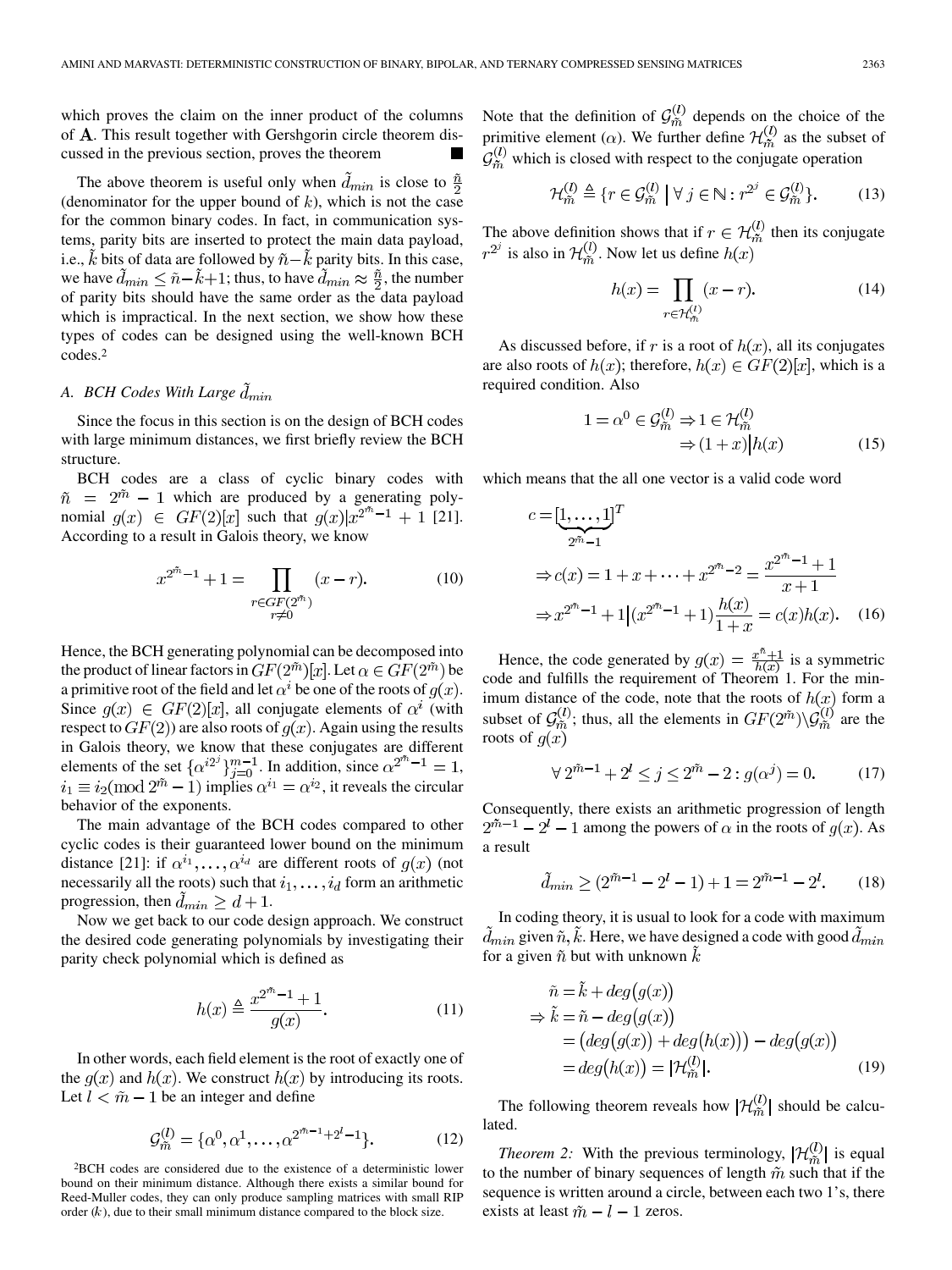*Proof:* We show that there exists a 1–1 mapping between the elements of  $\mathcal{H}_{\tilde{m}}^{(l)}$  and the binary sequences. Let  $(b_{m-1},...,b_0) \in \{0,1\}^{\tilde{m}}$  be one of the binary sequences and let  $\beta$  be the decimal number with the binary representation that coincides with the sequence

$$
\beta = (\overline{b_{\tilde{m}-1} \dots b_0})_2 = \sum_{i=0}^{\tilde{m}-1} b_i 2^i.
$$
 (20)

We will show that  $\alpha^{\beta} \in \mathcal{H}_{\tilde{m}}^{(l)}$ . For the sake of simplicity, let us define  $\beta_i$  as the decimal number that its binary representation is the same as the sequence  $(\beta)$  subjected to j units of left circular shift  $(\beta_0 = \beta)$ 

$$
\beta_0 = (\overline{b_{\tilde{m}-1} \dots b_0})_2 \n\beta_1 = (\overline{b_{\tilde{m}-2} \dots b_0 b_{\tilde{m}-1}})_2 \n\beta_2 = (\overline{b_{\tilde{m}-3} \dots b_0 b_{\tilde{m}-1} b_{\tilde{m}-2}})_2 \n\vdots \n\beta_{\tilde{m}-1} = (\overline{b_0 b_{\tilde{m}-1} \dots b_1})_2.
$$
\n(21)

Now we have

$$
2\beta_j = 2 \times (\overline{b_{\tilde{m}-1-j} \dots b_0 b_{\tilde{m}-1} b_{\tilde{m}-j}})_2
$$
  
\n
$$
= 2^{\tilde{m}} b_{\tilde{m}-1-j} + (\overline{b_{\tilde{m}-2-j} \dots b_0 b_{\tilde{m}-1} b_{\tilde{m}-j} 0})_2
$$
  
\n
$$
\equiv \beta_{j+1} \pmod{2^{\tilde{m}} - 1}
$$
  
\n
$$
\Rightarrow \beta_j \equiv 2^j \beta \pmod{2^{\tilde{m}} - 1}
$$
  
\n
$$
\Rightarrow \alpha^{\beta_j} = \alpha^{2^j \beta}
$$
 (22)

which shows that  $\{\alpha^{\beta_j}\}_j$  are conjugates of  $\alpha^{\beta}$ . To show  $\alpha^{\beta} \in$  $\mathcal{H}_{m}^{(l)}$ , we should prove that all the conjugates belong to  $\mathcal{G}_{m}^{(l)}$ , or equivalently, we should show  $0 \le \beta_j \le 2^{m-1} + 2^l - 1$ . It is clear that  $0 < \beta_i$ ; to prove the right inequality, we consider two cases:

1) MSB of  $\beta_i$  is zero

$$
b_{\tilde{m}-1-j} = 0 \Rightarrow \beta_j < 2^{\tilde{m}-1} < 2^{\tilde{m}-1} + 2^l - 1 \tag{23}
$$

2) MSB of  $\beta_j$  is one; therefore, according to the property of the binary sequences, the following  $\tilde{m} - l - 1$  bits are zero:

$$
b_{\tilde{m}-1-j} = 1 \Rightarrow b_{\tilde{m}-2-j} = \dots = b_{l-j} = 0
$$

$$
\Rightarrow \beta_j \le 2^{\tilde{m}-1} + \sum_{j=0}^{l-1} 2^j
$$

$$
\Rightarrow \beta_j \le 2^{\tilde{m}-1} + 2^l - 1.
$$
(24)

Up to now, we have proved that each binary sequence with the above zero-spacing property can be assigned to a separate root of  $h(x)$ . To complete the proof, we show that if the binary representation of  $\beta$  does not satisfy the property, then we have  $\alpha^{\beta} \notin \mathcal{H}_{\tilde{m}}^{(l)}$ . In fact, by circular shifts introduced in  $\beta_i$ , all the bits can be placed in the MSB position; thus, if the binary representation of  $\beta$  does not obey the property, at least one of the 's should be greater than  $2^{m-1} + 2^l - 1$ . This implies that at least one of the conjugates of  $\alpha^{\beta}$  does not belong to  $\mathcal{G}_{\tilde{m}}^{(l)}$  $\blacksquare$ 

Theorem 2 relates the code parameter  $\tilde{k}$  to a combinatorics problem. Using this relation, it is shown in Appendix A that  $|\mathcal{H}_{\tilde{m}}^{(l)}| \gtrsim \mathcal{O}\left(2^{(l+1)\frac{\ln \tilde{m}-l-1}{\tilde{m}-l-1}}\right).$ 

#### *B. Matrix Construction*

Recalling the arguments in the previous section, the choice of the polynomial  $q(x)$  depends on the choice of the primitive root. In addition to this degree of freedom, from Theorem 1, no matter which code vectors from complement sets are selected, the generated matrix satisfies RIP. Hence, for a given primitive element, there are  $2^{2^{\tilde{k}-1}}$  (there are  $2^{\tilde{k}-1}$  complement pairs) possible matrix constructions. Among these huge number of possibilities, some have better characteristics for signal recovery from the samples. More specifically, we look for the matrices such that the columns are closed with respect to the circular shift operation: if  $\mathbf{a} = [a_1, \dots, a_{\tilde{n}}]^T$  is a column of **A**, for all  $1 < j \leq \tilde{n}$ ,  $\mathbf{a}_i = [a_i, a_{i+1}, \dots, a_{\tilde{n}}, a_1, \dots, a_{i-1}]^T$  is also a column of **A**.

The key point is that the BCH codes are a subset of cyclic codes, i.e., if  $c_{\tilde{n} \times 1}$  is a code vector, all its circular shifts are also valid code vectors. Thus, if we are careful in selecting from the complement sets, the generated sampling matrix will also have the cyclic property. For this selection, it should be noted that if  $a_{\tilde{n} \times 1}$ ,  $b_{\tilde{n} \times 1}$  is a complement pair and  $c_{\tilde{n} \times 1}$  is a circular shifted version of  $a_{\tilde{n} \times 1}$ , the overal parity (sum of the elements in mod 2) of  $\mathbf{a}_{\tilde{n}\times 1}$  and  $\mathbf{b}_{\tilde{n}\times 1}$  are different (each code vector has  $2^{\tilde{m}} - 1$  elements which is an odd number) while  $a_{\tilde{n} \times 1}$  and  $c_{\tilde{n} \times 1}$  have the same parity. Therefore, if we discard the code vectors with even (odd) parity (from the set of all code vectors), we are left with a set half the size of the main set such that from each complement set exactly one is selected while the set is still closed with respect to the circular shift operation. The selection algorithm is as follows:

- 1) For a given k (compressed sensing parameter), let  $i =$  $\lceil \log_2(k) \rceil$  and choose  $\tilde{m} > i$  (the number of compressed samples will be  $m = 2^{\tilde{m}} - 1$ .
- 2) Let  $\mathcal{H}_{seq}$  be the set of all binary sequences of length  $\tilde{m}$ such that 1's are circularly spaced with at least  $i$  zeros. In addition, let  $\mathcal{H}_{dec}$  be the set of decimal numbers such that their binary representation is a sequence in  $\mathcal{H}_{seq}$ .
- 3) Choose  $\alpha$  as one of the primitive roots of  $GF(2^{m})$  and define

$$
\mathcal{H} = \{ \alpha^r \mid r \in \mathcal{H}_{dec} \}. \tag{25}
$$

4) Define the parity check and code generating polynomials as

$$
h(x) = \prod_{r \in \mathcal{H}} (x - r)
$$
 (26)

and

$$
g(x) = \frac{x^{2^m} - 1}{h(x)}.
$$
 (27)

5) Let  $\mathbf{A}_{(2^{\tilde{m}}-1)\times (2^{deg(h)}-1)}$  be the binary matrix composed of even parity code vectors as its columns, i.e., if the columns are considered as polynomial coefficients (in  $GF(2)[x]$ ),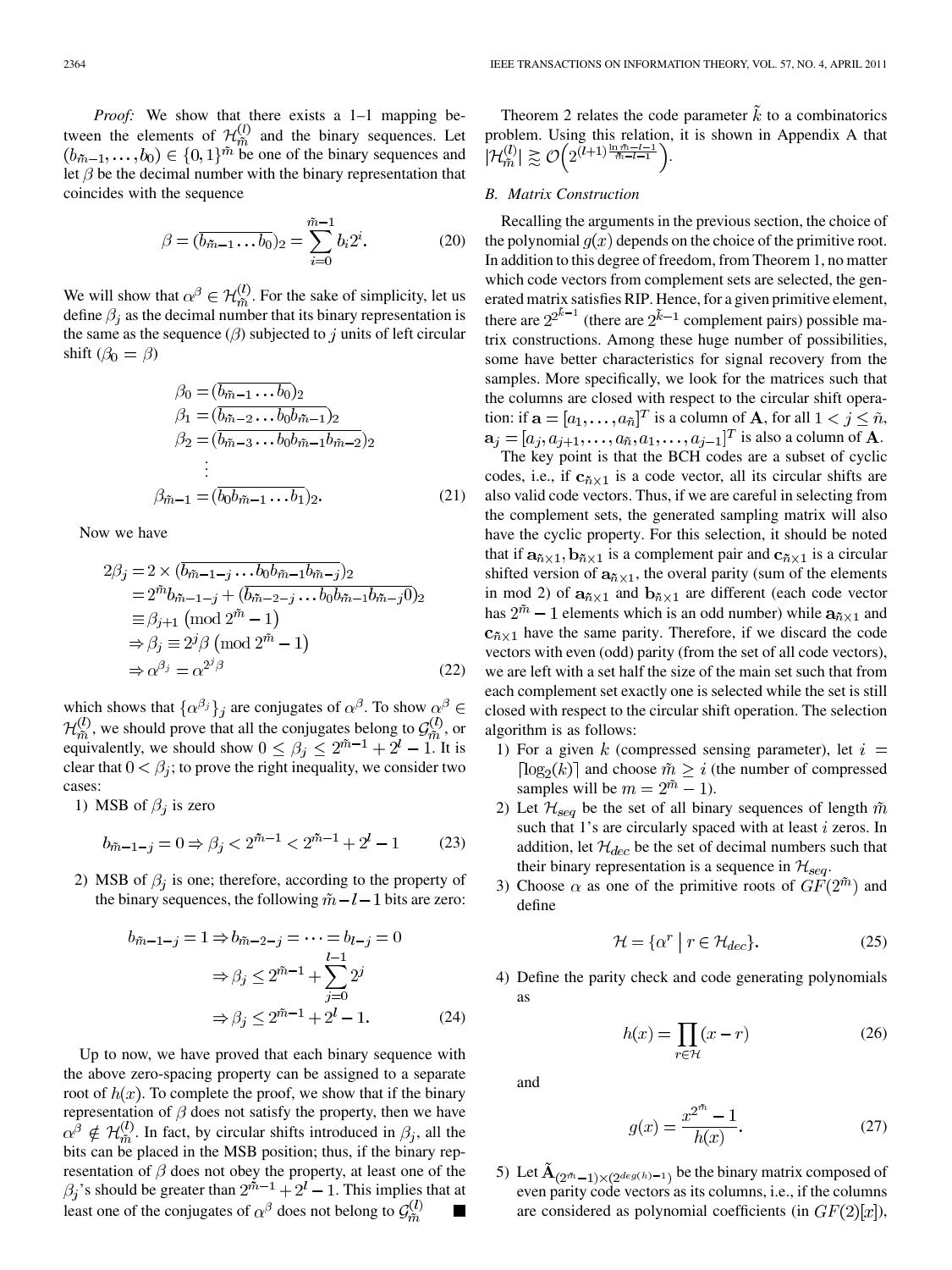



Fig. 1. Degree of  $h(x)$  for different values of  $\bar{m}$  and  $i$ .

each polynomial should be divisible by  $(x + 1)q(x)$  (the additional factor of  $x + 1$  implies the even parity).

6) Replace all the zeros in A by  $-1$  and normalize each column to obtain the final compressed sensing matrix  $({\bf A}_{(2^{\tilde{m}}-1)\times (2^{deg(h)-1})}).$ 

For a simple example, we consider the case  $\tilde{m} = i$ . It is easy to check that the number of 1's in each of the binary sequences in step 2 cannot exceed one. Therefore, we have . This means that  $h(x)$ , except for the factor  $(x + 1)$  is the same as the minimal polynomial of  $\alpha$  (the primitive root). Since for code generation we use  $(x + 1)g(x)$  instead of  $g(x)$ , the effective  $h(x)$  will be the minimal polynomial of  $\alpha$  which is a primitive polynomial. In this case, the matrix **A** is the  $(2^{i} - 1) \times (2^{i} - 1)$  square matrix whose columns are circularly shifted versions of the Pseudo Noise Sequence (PNS) output generated by the primitive polynomial (the absolute value of the inner product of each two columns of **A** is exactly  $\frac{1}{2^i-1}$ ).

Table I summarizes some of the parity check polynomials for  $i = 3$  (useful for  $k < 8$ ). Also, Fig. 1 shows the degree of  $h(x)$ for some of the choices of  $\tilde{m}$  and i; the increasing rate of the degree is linear at the beginning but becomes exponential after a point.

## IV. MATRICES WITH  $\{0, 1, -1\}$  ELEMENTS

We have presented a method to generate RIP-fulfilling matrices with  $\pm 1$  elements. In this section, we show how binary and bipolar matrices can be combined to produce ternary matrices with larger sizes.

In order to explain the concept, we consider the  $p^2 \times p^{r+1}$ binary matrices ( $p$  is a prime power) in [15] where each column consists of  $p$  ones (prior to normalization).

It is evident that by changing some of the 1's in the aforementioned matrix into  $-1$ , the norm of the columns does not change; however, the inner products change. To show how we can benefit from this feature, let us assume that  $p = 2^i$ ; thus, there are  $2<sup>i</sup>$  nonzero elements in each column. We construct a new matrix from the original binary matrix as follows: we repeat each column  $2^i$  times and then change the sign of the nonzero elements in the replicas in such a way that these nonzero elements form a Walsh–Hadamard matrix. In other words, for each column, there are  $2^i$  columns (including itself) that have the same pattern of nonzero elements. The nonzero elements of these semi-replica vectors are distinct columns of the Walsh–Hadamard matrix. Thus, the semi-replica vectors are orthogonal and the absolute value of the inner product of two vectors with different nonzero patterns is upper-bounded by  $r$  (maximum possible value in the original matrix). Hence, the new matrix still satisfies the RIP condition with the same k and  $\delta_k$ .

Although we have expanded the matrix with this trick, the change is negligible when the order of matrix sizes is considered  $(p^2 \times p^{r+1})$  is expanded to  $p^2 \times p^{r+2}$ ). In fact, the orthogonality of the semi-replicas is not a necessary condition; we only require that the absolute value of the inner products do not exceed  $r$ . This fact implies that instead of the Walsh–Hadamard matrix, we can use other  $\pm 1$  matrices with more number of columns (with the same number of rows) such that their columns are almost orthogonal (inner product less than  $r$ ). This is the case for the matrices introduced in the previous sections.

In order to mathematically describe the procedure, we need to define an operation. Let s be a  $\beta \times 1$  binary vector with exactly  $\alpha$  elements of 1 in locations  $r_1, \ldots, r_\alpha \in \{1, 2, \ldots, \beta\}$ . Also, let  $\mathbf{x}_{\alpha \times 1} = [x_1, \dots, x_\alpha]^T$  be an arbitrary vector. We define  $\mathbf{y}_{\beta \times 1} = \mathcal{M}(\mathbf{s}, \mathbf{x})$  as

$$
\begin{cases} \forall 1 \leq j \leq \alpha : & y_{r_j} = x_j \\ \forall j \notin \{r_1, \dots, r_\alpha\} : & y_j = 0 \end{cases} . \tag{28}
$$

From the above definition, we can see

$$
\langle \mathcal{M}(\mathbf{s}, \mathbf{x}_1) \, , \, \mathcal{M}(\mathbf{s}, \mathbf{x}_2) \rangle = \langle \mathbf{x}_1, \mathbf{x}_2 \rangle. \tag{29}
$$

Furthermore, if the elements of both  $x_1, x_2$  lie in the closed interval  $[-1, 1]$ , we have

$$
\left| \langle \mathcal{M}(\mathbf{s}_1, \mathbf{x}_1) \, , \, \mathcal{M}(\mathbf{s}_2, \mathbf{x}_2) \rangle \right| \le \langle \mathbf{s}_1, \mathbf{s}_2 \rangle. \tag{30}
$$

For the matrix construction, let  $\tilde{m}$  be an integer such that  $p =$  $2^{\tilde{m}} - 1$  is a prime (the primes of this form are called Mersenne primes). Let  $k < p$  be the required order of the RIP condition and let

$$
r = \left\lfloor \frac{p}{k} \right\rfloor \,, \ i = \lceil \log_2 k \rceil. \tag{31}
$$

Also let  $S_{p^2\times p^{r+1}} = [s_1 \dots s_{p^{r+1}}]$  be the binary RIP-fulfilling matrix constructed as in [15] and  $(k = |\mathcal{H}_{\tilde{m}}^{(m-i)}|$  with the previous terminology) be the  $\pm 1$  matrix introduced in the previous sections (we further normalize the columns of these matrices). We construct a new  $p^2 \times (p^{r+1} \cdot 2^k)$  matrix with elements in  $\{0, 1, -1\}$  by combining these two matrices

J.

$$
\mathbf{A} = [\mathcal{M}(\mathbf{s}_i, \mathbf{x}_j)]_{i,j}.\tag{32}
$$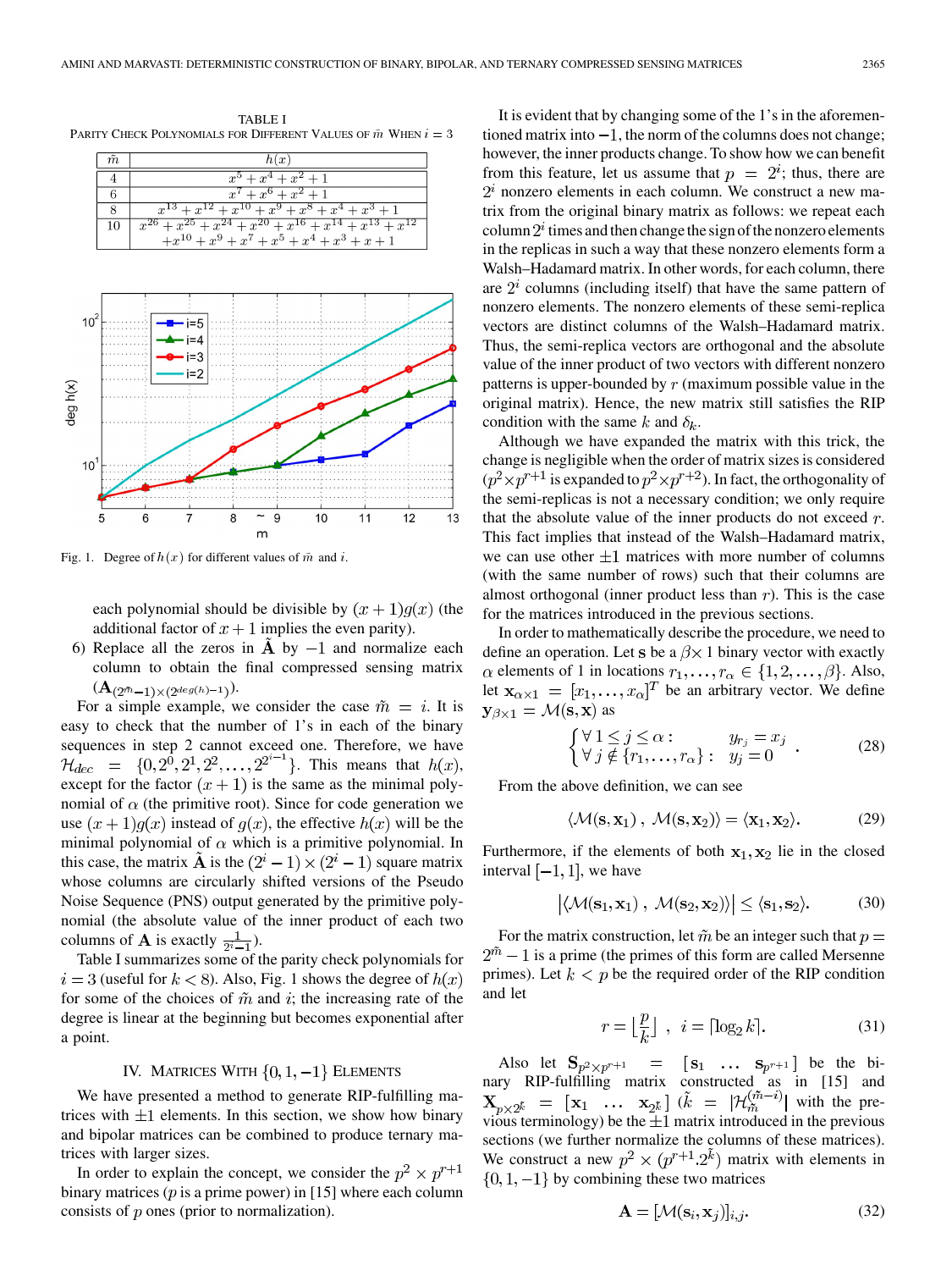Employing the same approach as used before, we show that  $A$ satisfies the RIP condition of order  $k$ , i.e., we show that the inner product of two distinct columns of **A** cannot exceed  $\frac{1}{k-1}$ in absolute value while each column is normal

$$
\langle \mathcal{M}(\mathbf{s}_i, \mathbf{x}_j), \mathcal{M}(\mathbf{s}_i, \mathbf{x}_j) \rangle = \langle \mathbf{x}_j, \mathbf{x}_j \rangle = 1.
$$
 (33)

To study the inner product of  $\mathcal{M}(\mathbf{s}_{i_1}, \mathbf{x}_{i_1})$  and  $\mathcal{M}(\mathbf{s}_{i_2}, \mathbf{x}_{i_2})$ , we consider two cases:

1)  $i_1 = i_2$ . In this case, since  $s_{i_1} = s_{i_2}$ , we have

$$
\left| \langle \mathcal{M}(\mathbf{s}_{i_1}, \mathbf{x}_{j_1}), \mathcal{M}(\mathbf{s}_{i_2}, \mathbf{x}_{j_2}) \rangle \right| = \left| \langle \mathbf{x}_{j_1}, \mathbf{x}_{j_2} \rangle \right|
$$
  

$$
< \frac{1}{k - 1}.
$$
 (34)

2)  $i_1 \neq i_2$  and therefore,  $\mathbf{s}_{i_1} \neq \mathbf{s}_{i_2}$ ; since the elements of both  $\mathbf{x}_{i_1}$  and  $\mathbf{x}_{i_1}$  lie in  $[-1, 1]$ , we have

$$
\left| \langle \mathcal{M}(\mathbf{s}_{i_1}, \mathbf{x}_{j_1}), \mathcal{M}(\mathbf{s}_{i_2}, \mathbf{x}_{j_2}) \rangle \right| \leq \left| \langle \mathbf{s}_{i_1}, \mathbf{s}_{i_2} \rangle \right|
$$
  

$$
< \frac{1}{k-1}.
$$
 (35)

Inequalities (34) and (35) hold due to the RIP-fulfilling structure of the matrices  $X$  and  $S$ . Hence, the claimed property of the inner products of the columns in  $A$  is proved. Consequently,  $A$ obeys the RIP condition of order  $k$ .

#### V. RECONSTRUCTION FROM THE MEASUREMENTS

Matching Pursuit is one of the simplest methods for the recovery of sparse signals from linear projections. Here we show that this method can exactly recover the sparse signal from the noiseless samples.

Let  $A_{m \times n}$  and  $s_{n \times 1}$  be the sampling matrix and the k-sparse signal vector, respectively. The sampling process is defined by

$$
\mathbf{y}_{m \times 1} = \mathbf{A}_{m \times n} \cdot \mathbf{s}_{n \times 1}.\tag{36}
$$

For unique reconstruction of  $s_{n\times 1}$  from the samples  $y_{m\times 1}$ , it is sufficient that the sampling matrix  $A_{m\times n}$  satisfies RIP of order 2k [8]. In this section, we show that if  $A_{m \times n}$  is any of the matrices discussed in Sections II and III (including the ones in [15]) and satisfies RIP of order  $2k$ , the matching pursuit method can be used for perfect reconstruction. In addition, if  $A_{m \times n}$ has the circular structure in its columns, the computational complexity can be reduced (order of magnitude).

Let  $S = \{i_1, \ldots, i_k\} \subset \{1, \ldots, n\}$  be the support of  $\mathbf{s}_{n \times 1}$ (nonzero locations); thus, we have

$$
\mathbf{y}_{m \times 1} = \mathbf{A} \cdot \mathbf{s} = \sum_{j=1}^{k} s_{i_j} \mathbf{a}_{i_j}
$$
 (37)

where  $a_i$  denotes the  $i^{th}$  column in **A**. In variants of the matching pursuit method, iterative approaches are used to estimate the original sparse vector s. In these algorithms, the vector of the estimated input  $(\hat{\mathbf{s}}_{n\times1})$  is usually initialized by the all-zero vector and is updated within the iterations to reach its final values. Furthermore, a residual vector is defined as  $\mathbf{r}_{m \times 1} = \mathbf{A}(\mathbf{s} - \hat{\mathbf{s}}) = \mathbf{y} - \mathbf{A}\hat{\mathbf{s}}$  which is obviously initialized by y. In each iteration, the inner product of the residual vector with all the columns of  $A$  are evaluated to find the index of the maximum absolute value  $(i_{max})$ . Then, according to a rule, a

subset of the elements of  $\hat{\mathbf{s}}_{n\times 1}$  for which the indices has been chosen as the maximum value in this or the previous iterations are updated; similarly, using the new vector  $\hat{\mathbf{s}}_{n \times 1}$ , the residual vector is also updated and the whole procedure is repeated until a stopping condition (e.g., maximum number of iterations) is reached. Here, we show that the index of the maximum inner product at each iteration belongs to  $S$  (irrespective of the updating rule); this means that if a proper updating rule is used (such as in OMP), after k iterations the support of  $s$  is completely known, and, therefore, perfect recovery is possible. We show this by induction: assume that up to the  $t<sup>th</sup>$  iteration, only the elements in  $S$  have appeared as indices of the maximum inner products; this means that at the beginning of the  $t^{th}$  iteration, the support of  $\hat{s}$  and consequently the support of  $\delta = s - \hat{s}$ are subsets of  $S$  (only these elements might have been updated). Without loss of generality, assume  $|\delta_{i_1}| \geq |\delta_{i_2}| \geq \cdots \geq |\delta_{i_k}|$ (the rest of the  $\delta_i$ 's are zero). We then have

$$
\begin{aligned} \left| \langle \mathbf{r}, \mathbf{a}_{i_1} \rangle \right| &= \left| \langle \sum_{j=1}^n \delta_{i_j} \mathbf{a}_{i_j}, \mathbf{a}_{i_1} \rangle \right| \\ &\geq |\delta_{i_1}| \langle \mathbf{a}_{i_1}, \mathbf{a}_{i_1} \rangle - \sum_{j=2}^k |\delta_{i_j}| |\langle \mathbf{a}_{i_j}, \mathbf{a}_{i_1} \rangle|. \end{aligned} \tag{38}
$$

Recalling the properties of the matrix  $A$ , we know that the columns are normal and the inner product of each two distinct columns is less than (absolute value)  $\frac{1}{2k-1}$ , thus

$$
\langle \mathbf{r}, \mathbf{a}_{i_1} \rangle
$$
 >  $|\delta_{i_1}| - \frac{1}{2k - 1} \sum_{j=2}^k |\delta_{i_j}|$   
\n $\ge |\delta_{i_1}| - \frac{k - 1}{2k - 1} |\delta_{i_1}| = \frac{k}{2k - 1} |\delta_{i_1}|.$  (39)

On the other hand, if  $l \notin S$ , we have

$$
\left| \langle \mathbf{r}, \mathbf{a}_l \rangle \right| = \left| \sum_{j=1}^k \delta_{i_j} \langle \mathbf{a}_{i_j}, \mathbf{a}_l \rangle \right|
$$
  

$$
< \frac{1}{2k - 1} \sum_{j=1}^k |\delta_{i_j}| \le \frac{k}{2k - 1} |\delta_{i_1}|. \tag{40}
$$

Combining (39) and (40), we get

$$
|\langle \mathbf{r}, \mathbf{a}_l \rangle| < \frac{k}{2k-1} |\delta_{i_1}| < |\langle \mathbf{r}, \mathbf{a}_{i_1} \rangle|.
$$
\n(41)

Hence, the largest inner product is obtained either with  $a_{i_1}$  or one of the other  $a_{i,j}$ 's. Therefore, the index of the largest inner product is a member of the support of  $s_{n\times 1}$  which completes the proof for the induction. Consequently, if the matching pursuit is equipped with a proper updating rule, we expect perfect reconstruction for noiseless measurements.

As explained above, in each iteration of the matching pursuit algorithm, the inner product of  $\mathbf{r}_{m \times 1}$  with all the columns in  $A_{m \times n}$  needs to be calculated. Each inner product requires m multiplications and  $m-1$  additions. Now we show how one can benefit from the circular property of the columns of  $A$  to reduce the computational complexity of the reconstruction. Let a be one of the columns in **A** and  $\mathbf{a}^{(j)}$  be its  $j^{th}$  circularly shifted (to the left) version. Due to the circular property of  $\mathbf{A}, \mathbf{a}^{(j)}$ 's are all columns of **A**; thus,  $\langle \mathbf{a}^{(j)}, \mathbf{r} \rangle$  has to be calculated for all j.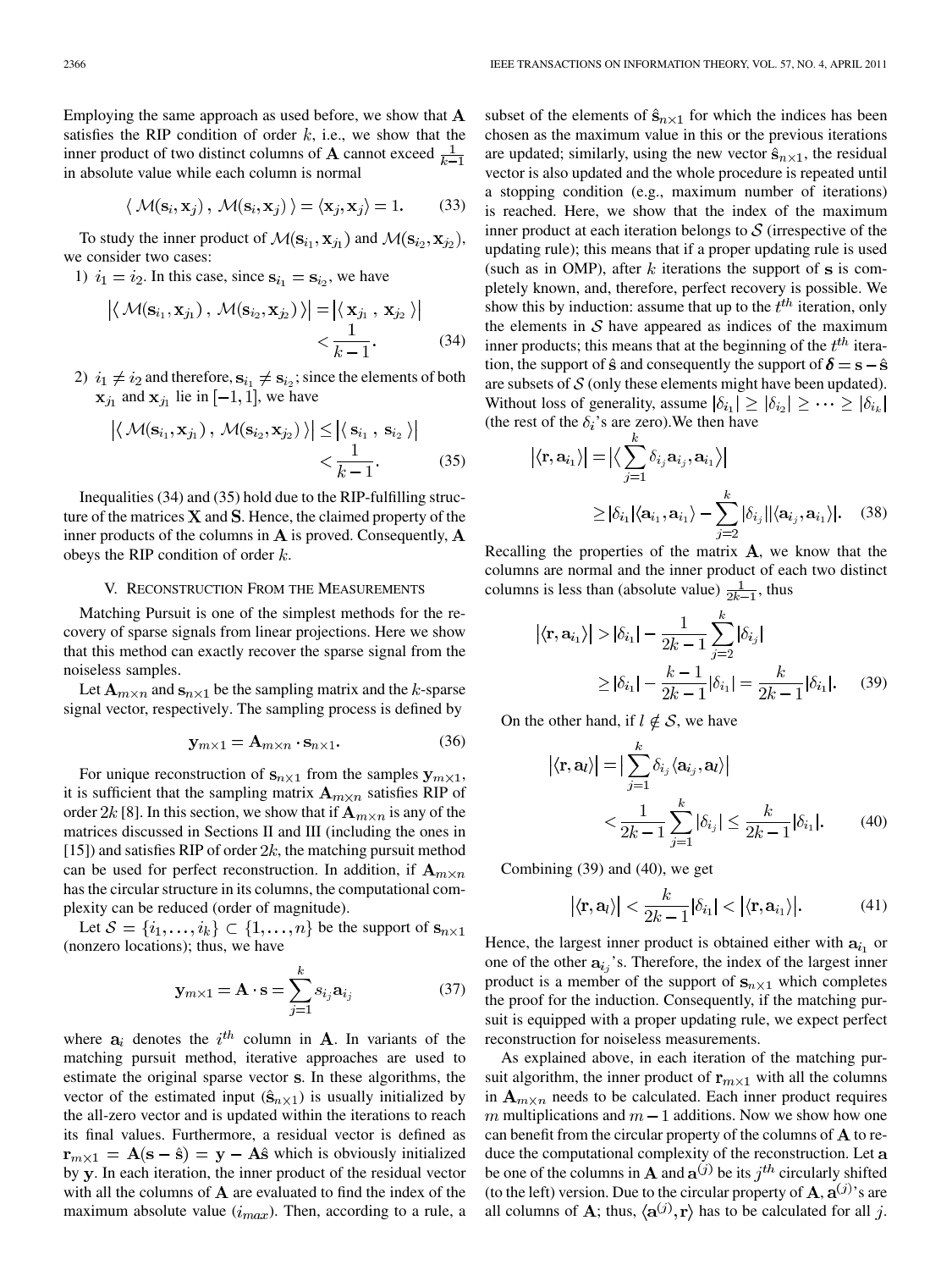Let  $\{a^{(1)}, a^{(2)}, \ldots, a^{(\mu)}\}$  be different elements of  $\{a^{(j)}\}_j$  (obviously  $\mu \leq m$  and more precisely  $\mu|m$ ). These inner products require  $\mu$ m multiplications and  $\mu$ (m – 1) additions if calculated directly.

A fast approach for evaluation of these values is to employ Discrete Fourier Transform (DFT) or its fast implementation -FFT. The key point in this approach is that the inner products can be found through circular convolution of  $\bf{r}$  and  $\bf{a}$ , i.e.,

$$
\langle \mathbf{r}, \mathbf{a}^{(j)} \rangle = \left( \mathbf{r} \circledast_m \mathbf{a} \right) \Big|_{j} \tag{42}
$$

where  $\mathcal{D}_m$  represents the circular convolution with period m. It is well-known that the circular convolution can be easily calculated using DFT: if  $r_f$  and  $a_f$  denote the DFT of r and a, respectively, we have

$$
IDFT\{\mathbf{r}_f \odot \mathbf{a}_f\} = [(\mathbf{r} \circledast_m \mathbf{a})|_0, \ldots, (\mathbf{r} \circledast_m \mathbf{a})|_{m-1}] \tag{43}
$$

where  $\mathbf{v}_{m\times 1}\odot \mathbf{u}_{m\times 1} \triangleq [v_1u_1,\ldots,v_mu_m]^T$ . For evaluation of the inner products by this method,  $\mathbf{r}_f$  has to be calculated only once (at each iteration) using DFT. Thus, excluding the calculation of  $\mathbf{r}_f$  (which is done only once), the inner products of  $\mathbf{r}_f$ with  $\{a^{(j)}\}_j$  require one DFT, one IDFT and m multiplications. Since  $\mu$  different circular shifts of  $a$  are possible, at most  $\mu$  coefficients of  $a_f$  at equi-distant positions are nonzero; hence,  $\mu$ -point DFT (and consequently IDFT) of  $a_{m \times 1}$  rather than the general m-point DFT is adequate. For  $\mu$ -point DFT of r, we can simply down-sample the evaluated  $m \times 1$  vector of  $\mathbf{r}_f$  (note that  $\mu|m$  and there is no need for an extra  $\mu$ -point DFT. Employing the FFT version, we require  $2\mu \log_2 \mu$  multiplications and  $m - \mu + \mu \left[ \log_2 \mu \right]$  additions per  $\mu$ -point DFT or IDFT. Comparison of the number of required multiplications in calculation of the above  $\mu$  inner products reveals the efficiency of the DFT approach; i.e., less computational complexity is required for reconstruction of the signal from the measurements obtained from a sensing matrix with circular property in the columns. It should be emphasized that by using the FFT method, the reconstruction algorithm, and therefore, the results are essentially the same (matching pursuit), however, due to the circular format of the columns in the sensing matrix, the required computational complexity is significantly reduced.

#### VI. NUMERICAL RESULTS

For simulation results, we have investigated the binary , bipolar and ternary matrices which satisfy RIP of order  $k = 4$ . For binary matrices, the Devore's structure in [15] with the size of  $64 \times 512$  is considered while for bipolar matrices using BCH codes, the matrix size is  $63 \times 512$ . For the ternary matrix, we used the mixture of the Devore's binary  $49 \times 343$  and the bipolar  $7 \times 8$  matrices that both satisfy the RIP order of at least  $k = 4$ ; the final matrix in this fashion would be a ternary  $49 \times 2744$  matrix which satisfies the RIP of at least  $k = 4$ , however, we keep only the first 512 columns of this matrix to have the same  $n$  in all cases. In addition, we have included two Gaussian random matrices as representatives of the random compressed sensing, one with the size  $64 \times 512$  and the other with  $49 \times 512$ . After generating the matrices, we observed the coherence (maximum inner product between distinct columns)



Fig. 2. Recovery percentage ( $\text{SNR}_{rec.} \geq 100 \text{ dB}$ ) for different sparsity values  $(k)$ . Sampling matrices for BCH, Devore and ternary methods satisfy RIP of order at least 4.

values  $\frac{1}{7}$ ,  $\frac{1}{4}$  and  $\frac{1}{4}$  for the bipolar, binary and ternary matrices, respectively; i.e., although the bipolar matrix is designed for the RIP of order 4, the orders up to and including 7 are also guaranteed.

Fig. 2 shows the percentage (probability) of perfect recovery ( $\text{SNR}_{rec.} \geq 100 \text{ dB}$ ) when different sparsity orders are considered. For the generation of the  $k$ -sparse input signals in the simulations, we first select the support (nonzero locations) uniformly at random among the  $\binom{512}{k}$  possibilities and then generate the corresponding values by realizations of  $k$  normal random variables; furthermore, the depicted percentage curves are found by averaging the results for 5000 different input signals (for each  $k$ ). For the reconstruction of the  $k$ -sparse input signals from the compressed measurements (noisy or noiseless), we perform  $k$ steps (we assume  $k$  is known for the decoder) of the Orthogonal Matching Pursuit (OMP); i.e., irrespective of the residual vector, we perform  $k$  OMP iterations. We chose OMP to benefit from the small coherence of the matrices; OMP is much faster than the basis pursuit method (and its variants like SPGL1) in our setup. As shown in Fig. 2, for  $k = 4$ , all of the deterministic matrices are able to recover the sparse signal, and their performance degrade when  $k$  increases (the matrices are designed for  $k = 4$ ). An interesting observation is that the bipolar matrix outperforms other matrices when larger  $k$ 's are considered; for example, at  $k = 20$ , the perfect recovery percentage using the samples obtained from the bipolar matrix is almost 24% better on average than that of the random matrix and 29% better than that of the Devore's Matrix. Although it seems that the ternary matrix falls short of the performance, it should be reminded that it uses fewer number of samples (rows) and also it supports far more number of columns (we chose 512 of the total 2744). As can be observed, this matrix outperforms the random matrix of the similar size.

In order to include the noise effect in our results, in Fig. 3, we have considered the recovery using the same matrices at  $k = 15$  (an overloaded value) when various noise levels are accompanied with the measurements  $(y)$ . Again the same OMP method is employed for the reconstruction and the results are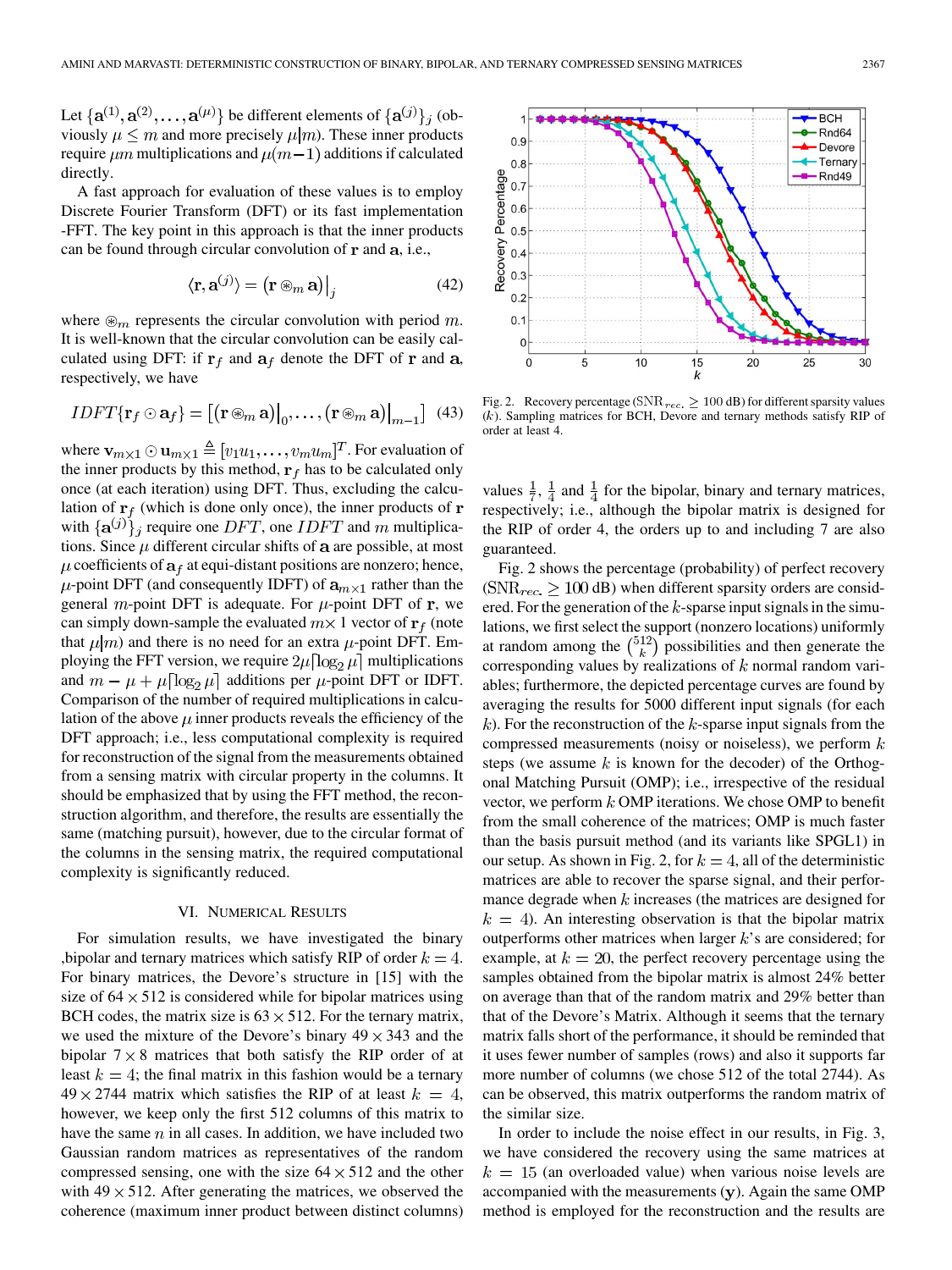

Fig. 3. SNR of the reconstructed signal for 15-sparse signals when the compressed samples are accompanied with different noise powers. Sampling matrices for BCH, Devore and ternary methods satisfy RIP order at least 4.

averaged over 10000 runs. The results confirm that the performance curve is continuous (stability) when noise is included. Since the curves for all the matrices coincide for  $k = 4$ , we did not include it.

### VII. CONCLUSION

In this paper, we introduced a new connection between the OOC codes and RIP fulfilling matrices which results in the construction of binary sampling matrices. We have further presented a design for bipolar matrices using linear binary correction codes, especially BHC codes. In the latter design, we replace the zeros in the binary linear code vectors by  $-1$ and use them as the columns of the sensing matrix. These matrices, in addition to their deterministic and known structure, have two main advantages: 1) simplicity of the measurement process; real/complex entries in the sensing matrix increases the computational complexity of the sampler as well as the required bit-precision for storing the samples, and 2) simplicity of the reconstruction process. Due to the cyclic property of the columns inherited from the cyclic codes, the FFT algorithm can speed up the reconstruction procedure. These  $\pm 1$  matrices are further expanded by considering  $\{0, 1, -1\}$  elements; this expansion is achieved by combining the bipolar and binary matrices. Although the generated matrices show an improvement in the realizable size of the RIP-constrained matrices, the bound predicted by random matrices cannot be achieved.

## APPENDIX A

In Theorem 2, we showed that  $\tilde{k}$  is equal to the number of binary sequences of length  $\tilde{m}$  such that no two 1s are spaced by less than  $\tilde{m} - l - 1$  zeros (circular definition). To evaluate this number, let us define  $\tau_b^{(u)}$  as the number of binary sequences of length  $b$  such that if the sequence is put around a circle, between each two 1's, there is at least a zeros. In addition, let  $\kappa_h^{(a)}$  be the number of binary sequences such  $1$ 's are spaced by at least  $a$ zeros apart (circular property is no longer valid for  $\kappa_h^{(a)}$ ). We first calculate  $\kappa_h^{(a)}$  and then we show the connection between  $\kappa_h^{(a)}$  and  $\tau_h^{(a)}$ .

There are two kinds of binary sequences counted in  $\kappa_h^{(a)}$ :

- 1) The last bit in the sequence is 0; by omitting this bit, we obtain a sequence of length  $b-1$  with the same property. Also, each binary sequence of length  $b-1$  with the above property can be padded by 0 while still satisfying the required property to be included in  $\kappa_b^{(a)}$ . Therefore, there are  $\kappa_{b-1}^{(a)}$  binary sequence of this type.
- The last bit in the sequence is 1; this means that the last  $a+1$ bits of the sequence are  $0, \ldots, 0, 1$ . Similar to the above case, each binary sequence of length  $b - a - 1$  counted in  $\kappa_{b-a-1}^{(a)}$  can be padded by the block  $\underline{0, \ldots, 0}$ , 1 to produce

a sequence included in  $\kappa_b^{(a)}$ . Thus, there are  $\kappa_{b-a-1}^{(a)}$  binary sequences of this type.

In summary, we have the following recursive equation:

$$
\kappa_b^{(a)} = \kappa_{b-1}^{(a)} + \kappa_{b-a-1}^{(a)}.
$$
\n(44)

Since for  $b \le a + 1$ , there can be at most one 1 in the binary sequence, we thus have

$$
1 \le b \le a + 1 : \kappa_b^{(a)} = b + 1. \tag{45}
$$

From (44), the last initial condition ( $\kappa_{a+1}^{(u)} = a+2$ ) is equivalent to  $\kappa_0^{(u)} = 1$ . If we define the onesided  $\mathcal{Z}$ -transform of  $\kappa_b^{(u)}$  as follows:

$$
\kappa^{(a)}(z) = \sum_{b=0}^{\infty} \kappa_b^{(a)} z^{-b},
$$
\n(46)

it is not hard to check that

$$
\kappa^{(a)}(z) = \frac{1}{1 - z^{-1}} \cdot \frac{1 - z^{-(a+1)}}{1 - z^{-1} - z^{-(a+1)}}.
$$
 (47)

Therefore, the increasing rate  $\kappa_h^{(a)}$  with respect to  $b (b \gg 1)$  has the same order as  $\gamma^b$  where  $\gamma$  is the largest (in absolute value) root of  $f(z) = z^{a+1} - z^a - 1$ . Since  $f(1) \cdot f(2) < 0$ , there is a real root in (1, 2); let us denote this root by  $\gamma$ . In fact,  $\gamma$  is the largest root of  $f(z)$  (we do not prove this; however, if  $f(z)$  has a larger root, the increasing rate of  $\kappa_h^{(a)}$  would be greater than  $\gamma^{b}$ )

$$
1 < \gamma < 2 \, , \, f(\gamma) = \gamma^{a+1} - \gamma^a - 1 = 0. \qquad (48)
$$

Since  $\gamma > 1$  we can assume  $\gamma = 1 + \frac{1}{\delta}$ , where  $\delta > 1$ 

$$
\gamma^{a+1} - \gamma^a = 1 \Rightarrow \left(1 + \frac{1}{\delta}\right)^a = \delta. \tag{49}
$$

In Appendix B, we show that  $\delta > a^{0.7}$ , thus, we have

$$
\gamma^{\frac{a}{\ln a}} = \left(1 + \frac{1}{\delta}\right)^{\frac{a}{\ln a}} = \delta^{\frac{1}{\ln a}} > a^{\frac{0.7}{\ln a}} = e^{0.7} > 2. \tag{50}
$$

Now we can show the connection between  $\tau_b^{(a)}$  and  $\kappa_b^{(a)}$ . According to the definition of these parameters, we see that every binary sequence counted in  $\tau_h^{(a)}$  is also counted in  $\kappa_h^{(a)}$ , therefore,  $\tau_b^{(a)} \leq \kappa_b^{(a)}$ . In addition, if a sequence counted in  $\kappa_{b-a}^{(a)}$  is padded with  $a$  zeros at the end, it satisfies the requirements to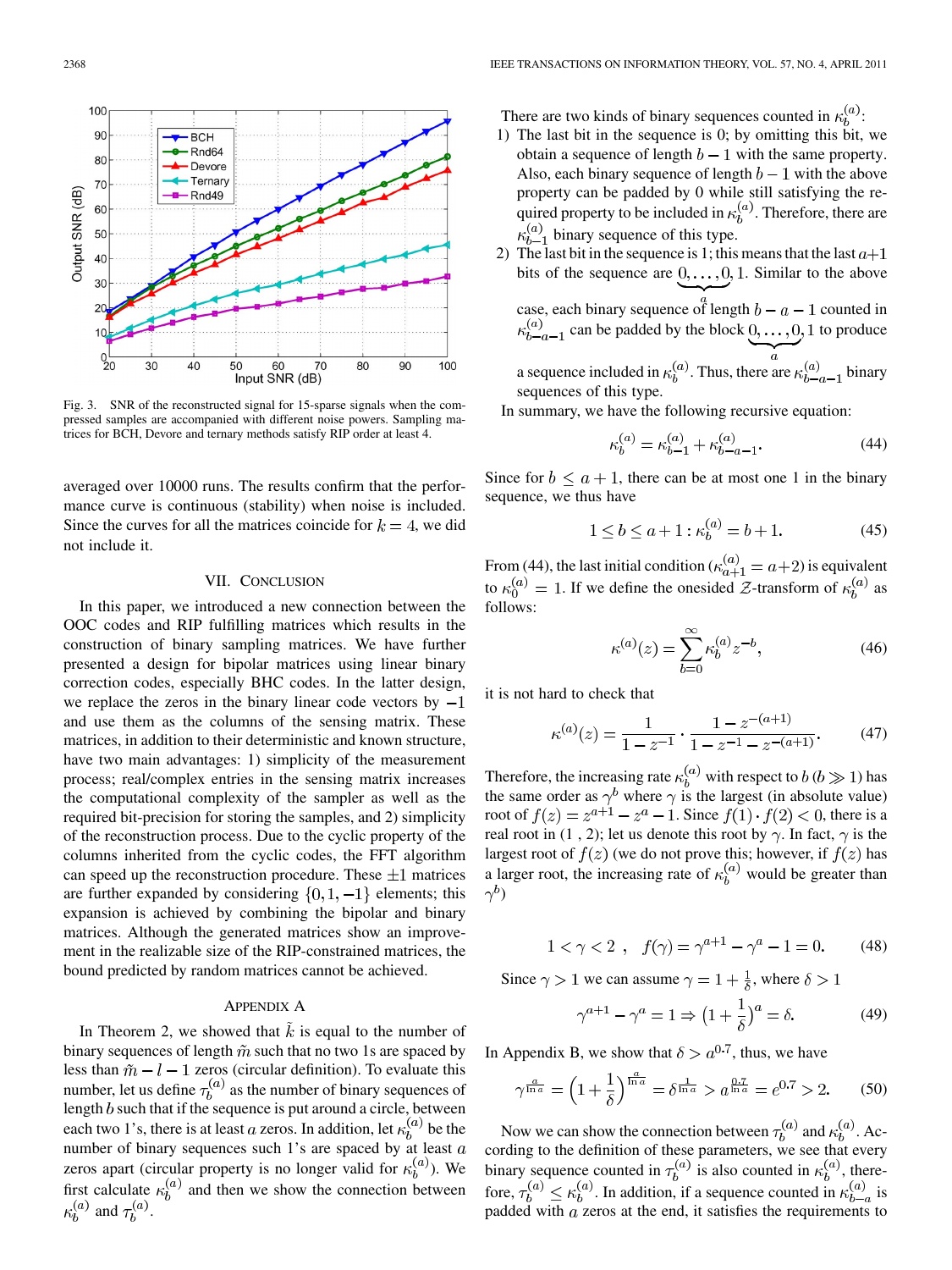

Fig. 4. Exact values of  $\kappa_b^{(a)}$  for different values of a and b.

be counted in  $\tau_b^{(a)}$ , thus,  $\kappa_{b-a}^{(a)} \leq \tau_b^{(a)}$ . Combining the latter two inequalities, we get

$$
\mathcal{O}(\gamma^{b-a}) \le \tau_b^{(a)} \le \mathcal{O}(\gamma^b). \tag{51}
$$

The above equation in conjunction with the result in (50) yields

$$
\left(\tau_b^{(a)}\right)^{\frac{a}{\ln a}} \gtrsim \mathcal{O}\left(2^{b-a}\right). \tag{52}
$$

The interpretation of the above inequality for  $\vec{k}$  is as follows:

$$
\tilde{k} = \tau_{\tilde{m}}^{(\tilde{m}-l-1)} \gtrsim \mathcal{O}\bigg(2^{(l+1)\frac{\ln \tilde{m}-l-1}{\tilde{m}-l-1}}\bigg). \tag{53}
$$

Note that  $\tilde{m} - l - 1 \leq \log_2 k$  where k is the maximum RIP order that we can guarantee by the arguments in this paper. Hence, for the constructed bipolar matrices, we have

$$
m = 2^{\tilde{m}} - 1 < 2^{\tilde{m} - l - 1} 2^{l+1} \lessapprox \mathcal{O}\left(k \left(\log_2 n\right)^{\frac{\log_2 k}{\ln \log_2 k}}\right). \tag{54}
$$

Fig. 4 shows the asymptotic behavior of  $\kappa_b^{(a)}$  at different values when  $b$  increases. For comparison, Fig. 4 suggests that  $\kappa_b^{(0)} \approx 1.66 \times 1.285^b$  while our approximation is  $\kappa_b^{(5)} \geq \mathcal{O}(1.25^b).$ 

## APPENDIX B

In this appendix, we show that if  $\left(1+\frac{1}{\delta}\right)^{\alpha} = \delta$ , where and  $1 < \delta \in \mathbb{R}$ , then  $\delta > a^{0.7}$ . To prove this claim, we start by the following lemma:

*Lemma 1:* The function  $f(x) = x^{0.3} - 0.5x^{-0.4} - 0.7 \ln x$ takes only positive values for  $x > 0$ .

*Proof:* It is obvious that  $\lim_{x\to+\infty} f(x) = +\infty$ . We prove the lemma by showing that  $f'(x)$  (derivative of f) has only one root in  $[0, \infty)$  which gives the minimum value of f

$$
f'(x) = 0.3x^{-0.7} + 0.2x^{-1.4} - 0.7x^{-1}
$$
  
= 
$$
\frac{3(x^{0.1})^7 - 7(x^{0.1})^4 + 2}{10x^{1.4}}.
$$
 (55)

The only positive root of the polynomial  $3y^7 - 7y^4 + 2$  is  $y \approx$ 1.277; thus, the minimum value of  $f(x)$  on the positive axis is attained at  $x \approx 1.277^{10} \approx 11.532$ . Evaluation of the function at this point shows  $f(11.532) \approx 0.18 > 0$ 

Now by using the above lemma, for  $x \ge 1$  we have

$$
0 < f(x) = x(x^{-0.7} - 0.5x^{-1.4}) - \ln x^{0.7}
$$
  
 
$$
\leq x \ln (1 + x^{-0.7}) - \ln x^{0.7}.
$$
 (56)

Therefore

$$
e^{\ln x^{0.7}} < e^{x \ln \left(1 + x^{-0.7}\right)} \Rightarrow \frac{\left(x^{0.7}\right)^{x+1}}{\left(1 + x^{0.7}\right)^x} < 1. \tag{57}
$$

Note that the function  $\psi(x) = \frac{x^{a+1}}{(1+x)^a} = x(1 - \frac{1}{1+x})^a$  is strictly increasing on the positive axis (both  $x$  and are increasing). Recalling the equality  $(1 + \frac{1}{\delta})^{\alpha} = \delta$ , we know  $\psi(\delta) = 1$ ; on the other hand, if we put  $x = a$  in (57), we get  $\psi(a^{0.7})$  < 1 which reveals that  $\delta > a^{0.7}$ .

#### ACKNOWLEDGMENT

The authors would like to thank K. Alishahi for his help in the proof given in the appendix and A. Hoseini, M. Sharif, and P. Pakrouh for their support with the simulation results. They would also like to thank M. Alem from the ONR Lab at the Sharif University of Technology for his assistance in the OOC part and V. Montazerhodjat for his fruitful comments, as well as J. Romberg for constructive comments which highly improved the introduction section.

#### **REFERENCES**

- [1] D. Donoho, "Compressed sensing," *IEEE Trans. Inf. Theory*, vol. 52, no. 4, pp. 1289–1306, Apr. 2006.
- [2] E. Candes, J. Romberg, and T. Tao, "Robust uncertainty principles: Exact signal reconstruction from highly incomplete frequency information," *IEEE Trans. Inf. Theory*, vol. 52, no. 2, pp. 489–509, Feb. 2006.
- [3] E. Candes and T. Tao, "Near optimal signal recovery from random projections: Universal encoding strategies," *IEEE Trans. Inf. Theory*, vol. 52, no. 12, pp. 5406–5425, Dec. 2006.
- [4] R. Baraniuk, M. Davenport, R. DeVore, and M. B. Wakin, "A simple proof of the restricted isometry property for random matrices," *Construct. Approx.*, vol. 28, no. 3, pp. 253–263, 2008.
- [5] E. Candes and T. Tao, "Decoding by linear programming," *IEEE Trans. Inf. Theory*, vol. 51, no. 12, pp. 4203–4215, Dec. 2005.
- [6] J. Tropp and A. C. Gilbert, "Signal recovery from partial information via orthogonal matching pursuit," *IEEE Trans. Inf. Theory*, vol. 53, no. 12, pp. 4655–4666, Dec. 2007.
- [7] D. Needell and R. Vershynin, "Uniform uncertainty principle and signal recovery via regularized orthogonal matching pursuit," *Found. Computat. Math.*, vol. 9, no. 3, pp. 317–334, 2009.
- [8] E. Candes and M. Wakin, "An introduction to compressive sampling," *IEEE Signal Process. Mag.*, vol. 25, no. 2, pp. 21–30, Mar. 2008.
- [9] A. Cohen, W. Dahmen, and R. DeVore, "Compressed sensing and best -term approximation," *J. Amer. Math. Soc.*, vol. 22, pp. 211–231, 2009.
- [10] L. Applebauma, S. D. Howardb, S. Searlec, and R. Calderbank, "Chirp sensing codes: Deterministic compressed sensing measurements for fast recovery," *Appl. Comput. Harmon. Anal.*, vol. 26, no. 2, pp. 283–290, Mar. 2009.
- [11] S. D. Howard, A. R. Calderbank, and S. J. Searle, "A fast reconstruction algorithm for deterministic compressive sensing using second order reed-muller codes," presented at the IEEE Conf. Inform. Sciences and Systems (CISS2008), 2008.
- [12] S. Sarvotham, "Bounds for Optimal Compressed Sensing Matrices and Practical Reconstruction Schemes," Ph.D. dissertation, Rice University, Houston, TX, 2008.